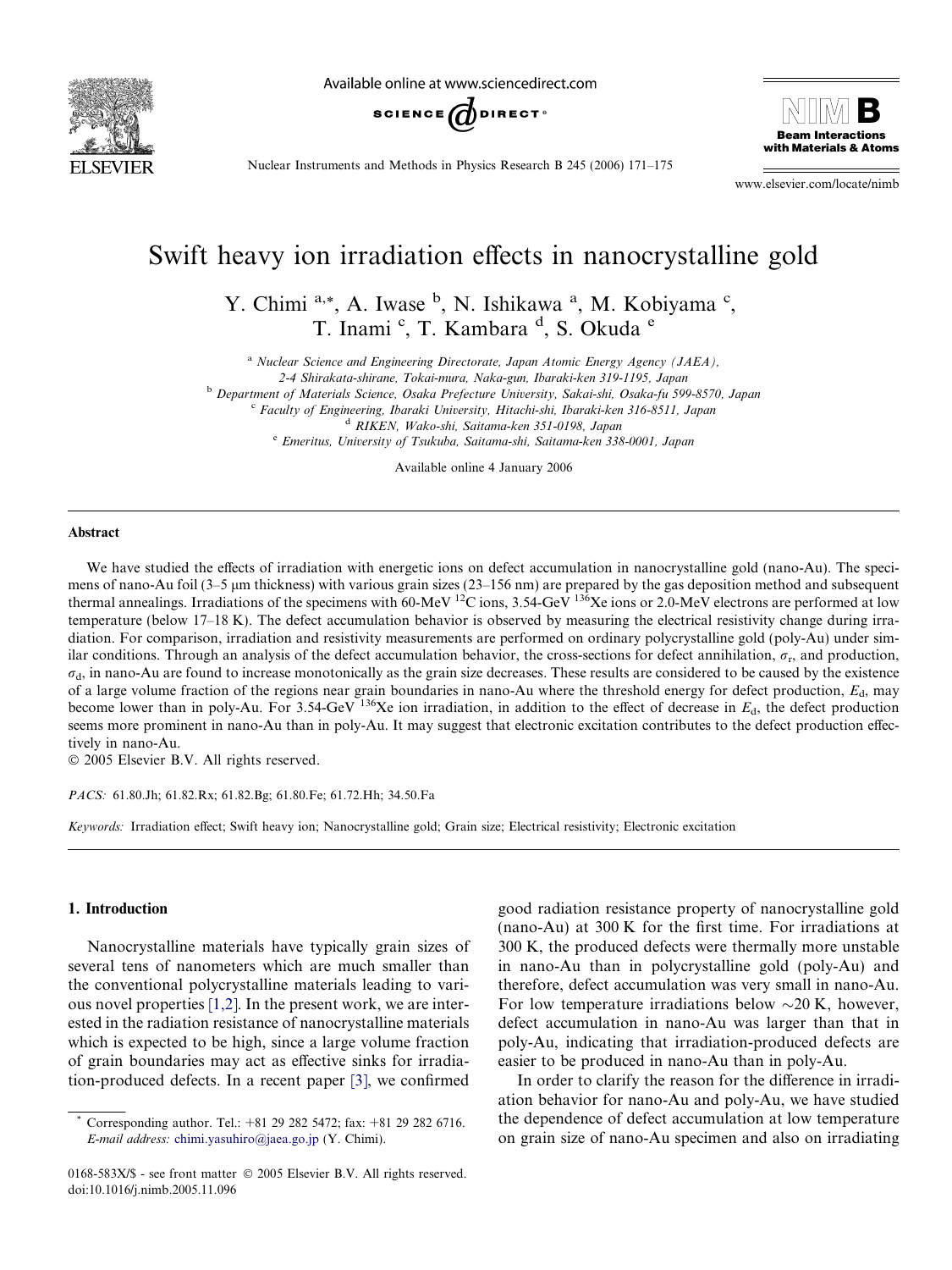<span id="page-1-0"></span>particles by means of in-situ electrical resistivity measurement.

### 2. Experimental procedure

Specimens of nano-Au were prepared on glass substrates by the gas deposition method [\[4\]](#page-3-0). The size of the specimens was 10 mm  $\times$  0.5–1 mm and 3–5 µm in thickness, which was estimated by gravimetry assuming that nano-Au had the same density as ordinary poly-Au  $(19.32 \text{ g/cm}^3)$ . The mean grain size of the specimen was 23 nm estimated from X-ray diffraction pattern [\[5\]](#page-3-0). The grain size can be changed by thermal treatment of the specimen. Specimens annealed in a vacuum of  $\sim$ 10<sup>-4</sup> Pa for 1 h at 873 K or 1123 K had a grain size of 60 nm and 156 nm, respectively. A specimen was mounted by means of epoxy resin on a copper disk, which was in contact with a cryogenic refrigerator. The specimens of different grain size were irradiated below 17–18 K with 60-MeV  $^{12}$ C ions by using the 20-MV tandem accelerator at JAEA, Tokai Research and Development Center (JAEA-Tokai), 2.0-MeV electrons by using the 3-MV single-ended accelerator in TIARA at JAEA, Takasaki Advanced Radiation Research Institute (JAEA-Takasaki), and  $3.54$ -GeV  $^{136}$ Xe ions by using the ring cyclotron at RIKEN. All incident particles penetrate the specimen without remarkable energy loss, so that irradiation-produced defects are distributed uniformly in the specimen. We measured the electrical resistivity of the specimen at 7.6–12 K by means of a conventional four-probe technique, when irradiation was paused at appropriate fluence intervals. Thus, we could observe particle-fluence dependence of resistivity change. In metals, since resistivity change is proportional to the concentration of irradiation-produced defects, defect accumulation behavior can be obtained for each irradiation. For comparison, a poly-Au foil specimen of 10  $\mu$ m thick (purity 99.9%), which was annealed at 873 K in a vacuum below  $3 \times 10^{-5}$  Pa for 1 h, was placed adjacent to a nano-Au specimen, and the same particle irradiation and resistivity measurements as mentioned above were performed simultaneously.

#### 3. Results and discussion

Fig. 1 shows the change in the electrical resistivity,  $\Delta \rho$ , as a function of ion fluence,  $\Phi$ , i.e. the defect accumulation behavior for 60-MeV  $^{12}$ C ion irradiation in nano-Au. As a reference, a result for poly-Au is also shown in the figure. For nano-Au, the resistivity change rate,  $d(\Delta \rho)/d\Phi$ , decreases as the grain size increases, approaching that for poly-Au. In order to evaluate the defect accumulation behavior quantitatively, the following rate equation for describing defect production and annihilation and the solution are adapted as usual;

$$
\frac{\mathrm{d}(\Delta \rho)}{\mathrm{d}\Phi} = \rho_{\rm F} \frac{\mathrm{d}C}{\mathrm{d}\Phi} = \rho_{\rm F} (\sigma_{\rm d} - \sigma_{\rm r} C),\tag{1}
$$

$$
\Delta \rho = \rho_{\rm F} \frac{\sigma_{\rm d}}{\sigma_{\rm r}} \{ 1 - \exp(-\sigma_{\rm r} \Phi) \},\tag{2}
$$



Fig. 1. Defect accumulation behavior for  $60$ -MeV  $^{12}$ C ion irradiation in nano-Au with grain sizes of 23 nm, 60 nm or 156 nm. A result for poly-Au is also shown.

where  $\rho_F$  is the resistivity of unit concentration of defects (Frenkel pairs), C the concentration of defects in the unit of dpa (displacements per atom),  $\sigma_d$  the defect production cross-section, and  $\sigma_r$  the defect annihilation cross-section. The curves shown in Fig. 1 represent the fitting curve of Eq. (2) to the experimental data. In the present work, the value of  $\rho_F = 220 \mu\Omega$  cm [\[6\]](#page-3-0) was used for all gold specimens. The derived fit values of  $\sigma_r$  and  $\sigma_d$  are shown as a function of mean grain size in [Fig. 2](#page-2-0). Both cross-sections increase monotonically with decreasing grain size. This indicates that defects are easier to be annihilated and produced by irradiation in nano-Au specimens with smaller grain size. Regarding the defect annihilation as shown in [Fig. 2\(](#page-2-0)a), we have to consider at least the following two possible contributions; (1) low activation energy for migration of defects near grain boundaries, and (2) high probability of annihilation of the defects into grain boundaries as sinks under irradiation. It is noted here that these contributions are consistent with the results of thermal recovery of irradiation-produced defects in nano-Au [\[3\]](#page-3-0).

In relation to the defect production as shown in [Fig. 2\(](#page-2-0)b), on the other hand, we have pointed out in the previous paper [\[3\]](#page-3-0) that one of the candidates for the cause of the larger defect accumulation rate in nano-Au is the low threshold energy for defect production,  $E_d$ , near grain boundaries. We have estimated the value of effective threshold energy,  $E_d^{\text{eff}}$ , for nano-Au specimen with each grain size under the following assumptions: (a) The increase in  $\sigma_d$  for nano-Au is attributed only to the decrease in  $E_d$ , and (b) damage efficiency,  $\xi$ , is invariant in both poly-Au and nano-Au for the same kind of irradiation, where  $\xi$  is defined as the ratio of the experimental  $\sigma_d$ to the calculated one,  $\sigma_d^{\text{cal}}$ ,  $\xi \equiv \sigma_d/\sigma_d^{\text{cal}}$ . The value of  $\sigma_d^{\text{cal}}$ , which varies as a function of  $E_d$ , was calculated by using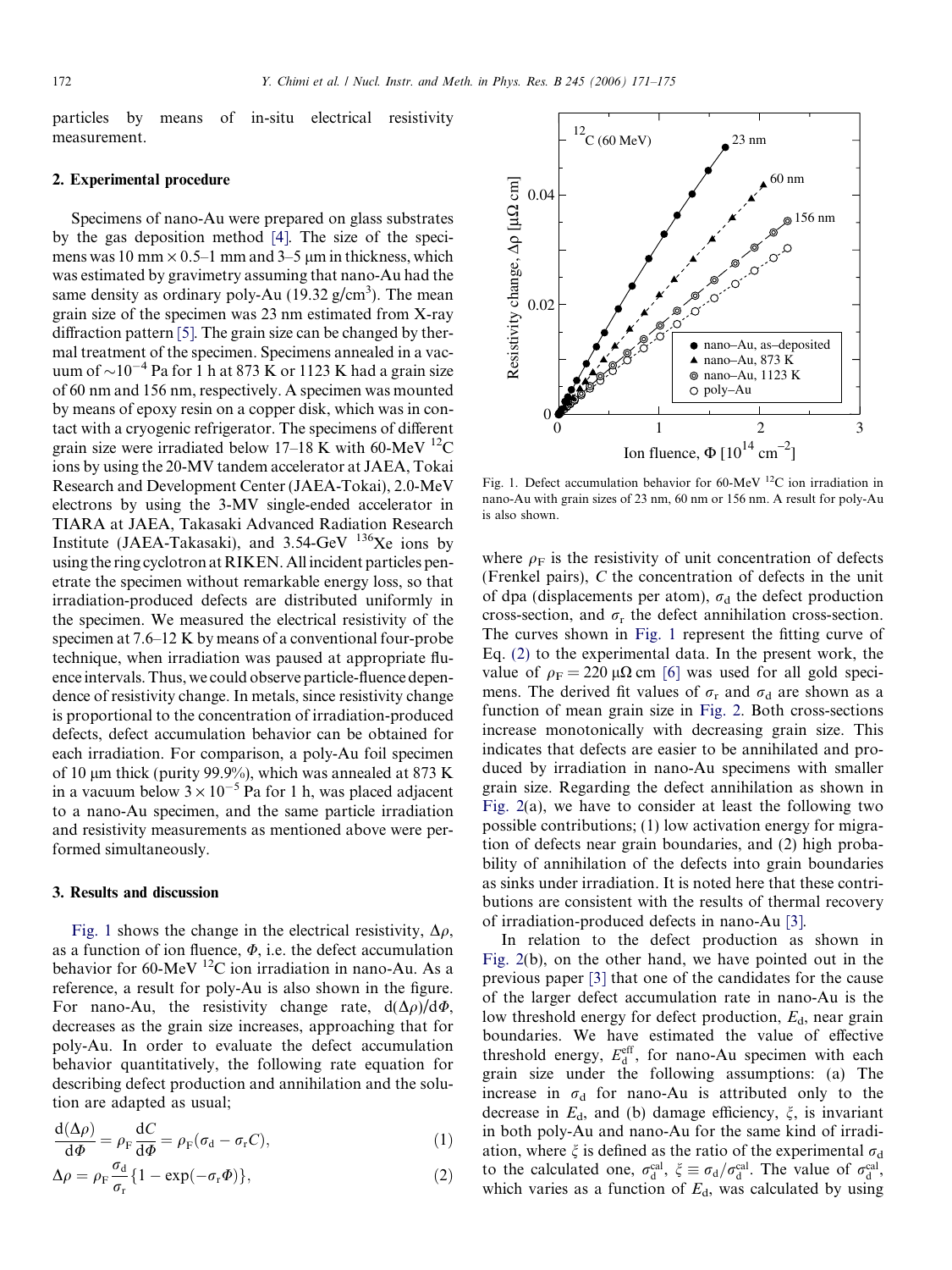<span id="page-2-0"></span>

Fig. 2. Mean grain size dependence of cross-sections for (a) defect annihilation,  $\sigma_r$ , and (b) defect production,  $\sigma_d$ , for 60-MeV <sup>12</sup>C ion irradiation in nano-Au. These cross-sections are derived from the defect accumulation behavior as shown in [Fig. 1](#page-1-0). Dotted lines are guides for the eye.

SRIM-2003 code [\[7\]](#page-3-0) and the value of  $E_d = 43$  eV was used for poly-Au [\[6\].](#page-3-0) The value of  $E_d^{\text{eff}}$  for nano-Au was derived as  $E_d$  at which  $\xi$  coincided with that for poly-Au. Fig. 3 shows the values of  $E_d^{\text{eff}}$  plotted against the mean grain sizes. As can be seen in the figure,  $E_d^{\text{eff}}$  decreases monotonically as the grain size decreases. For nano-Au with a grain size of 23 nm,  $E_d^{\text{eff}}$  becomes about half of the value of  $E_d$  for poly-Au. The enhancement in both annihilation and production of defects in nano-Au might possibly be related with the crystal lattice instability due to a large volume fraction of the regions near grain boundaries in nano-Au.

[Fig. 4](#page-3-0) shows the defect accumulation behavior for irradiations with (a) 2.0-MeV electrons and (b) 3.54-GeV  $^{136}Xe$ ions. The same tendency as the 60-MeV  $^{12}$ C ion irradiation



Fig. 3. Mean grain size dependence of effective threshold energy for defect production,  $E_d^{\text{eff}}$ , for 60-MeV <sup>12</sup>C ion irradiation in nano-Au. Dotted line is a guide for the eye. The value of  $E_d$  for poly-Au ( $E_d = 43$  eV) is also shown as a reference.

([Fig. 1\)](#page-1-0) can be seen in the figure, but the ratio of the resistivity change rate,  $d(\Delta \rho)/d\Phi$ , in nano-Au to that in poly-Au is different for each irradiation. For example, the average energy of primary knock-on atoms (PKAs) for electron irradiation is comparable to the value of  $E<sub>d</sub>$ , so that the defect accumulation behavior for electron irradiation reflects sensitively the difference in  $E_d$ . [Fig. 5](#page-3-0) shows the damage efficiency normalized by that for electron irradiation in poly-Au,  $\zeta/\zeta_e^{\text{poly}}$ , as a function of PKA median energy,  $T_{1/2}$ , which is the characteristic energy of the PKA energy spectrum [\[8\].](#page-3-0) For electron irradiation, the value of  $\sigma_d^{\text{cal}}$  was calculated by using Norgett–Robinson– Torrens (NRT) model [\[9\]](#page-4-0) and the scattering cross-section given by McKinley and Feshbach [\[10,11\]](#page-4-0). Assuming that  $\xi$  for electron irradiation in nano-Au coincides with  $\xi_{\rm e}^{\rm poly}$ , the value of  $E_d^{\text{eff}} \approx 22 \text{ eV}$  is derived for nano-Au. This value is nearly the same as the value shown in Fig. 3 for nano-Au with the grain size of 23 nm. For  ${}^{12}C$  ion irradiation, the damage efficiency was about 30% of that for electron irradiation, implying that the damage efficiency decreases with increasing  $T_{1/2}$ . The same kind of  $T_{1/2}$  dependence of the damage efficiency has been reported also for many kinds of metals [\[12–15\],](#page-4-0) which indicates that the defect production is governed by the elastic interactions between the incident particle and the target atoms. For  $136$ Xe ion irradiation, however, the damage efficiency deviates from this tendency, especially in nano-Au. This result suggests the enhancement of the defect production due to the high electronic excitation. In fact, defects can be produced through high-density electronic excitation for copper and silver [\[14\],](#page-4-0) which are the same I-b elements as gold. The larger value of  $\xi$  in nano-Au than in poly-Au might be explained as a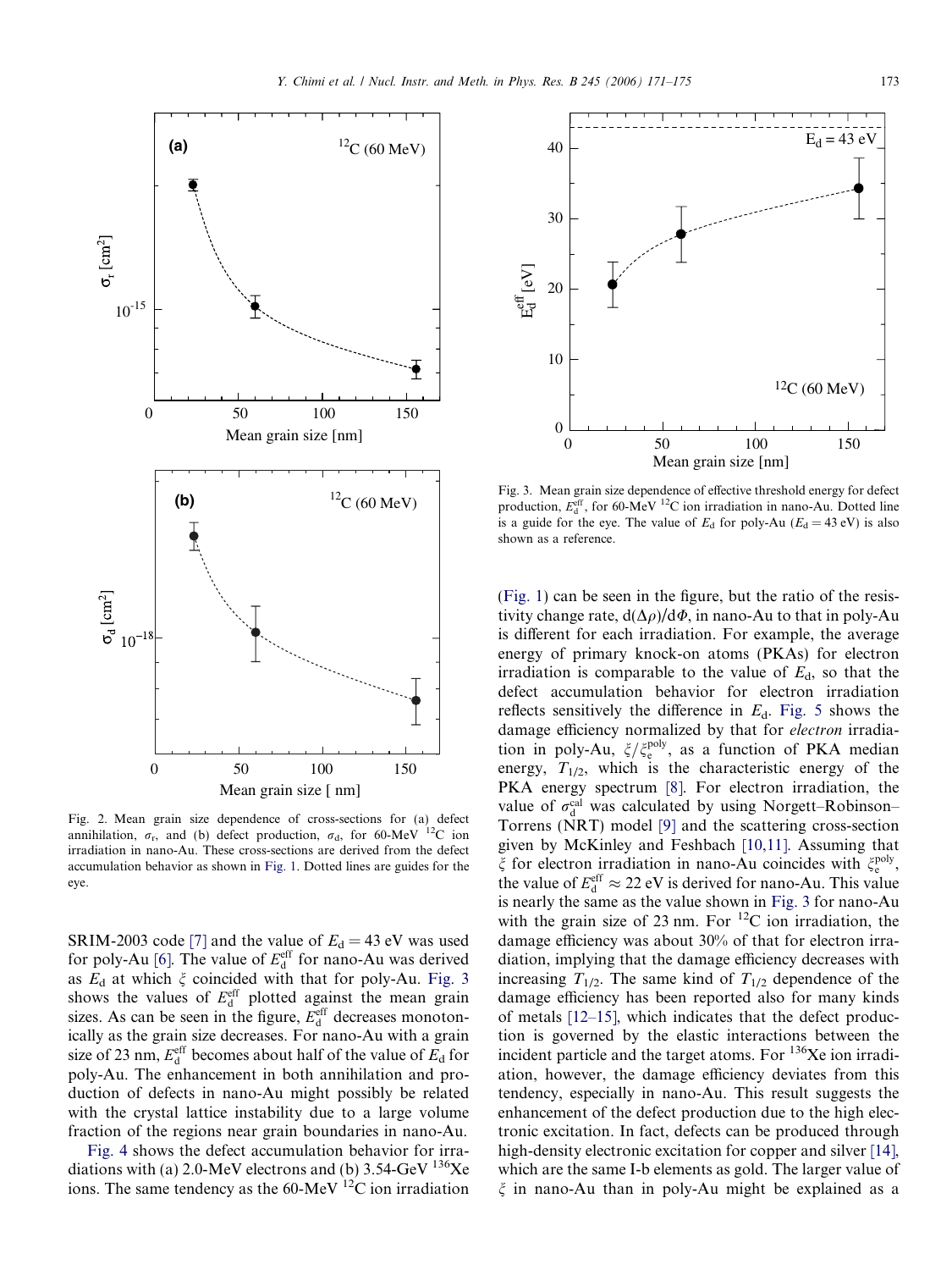<span id="page-3-0"></span>

Fig. 4. Defect accumulation behavior for irradiations in nano-Au and poly-Au with (a) 2.0-MeV electrons and (b) 3.54-GeV <sup>136</sup>Xe ions.

result of the confinement of the transferred energy through electronic excitation within a crystal grain. To confirm whether there exists the electronic excitation effect, systematic investigation of ion irradiation behavior in wide mass and energy ranges is indispensable.

## 4. Summary

Defect accumulation has been studied in nano-Au irradiated with energetic particles. Through an analysis, cross-sections for defect annihilation,  $\sigma_r$ , and production,  $\sigma_{d}$ , in nano-Au are found to increase monotonically as the grain size decreases. These results show that defects are easier to be annihilated and produced by irradiation in nano-Au with smaller grain size. Moreover, assuming



Fig. 5. Normalized damage efficiency,  $\zeta/\zeta_e^{\text{poly}}$ , plotted against PKA  $^{12}$ C ions and 3.54-GeV  $^{136}$ Xe ions in nano-Au and poly-Au. The values we used as  $E_d$  for poly-Au and  $E_d^{\text{eff}}$  for nano-Au are 43 eV and 22 eV, respectively. Dotted line is a guide for the eye.

that the increase in  $\sigma_d$  is attributed only to the decrease in  $E_d$ , the value of effective  $E_d$ ,  $E_d^{\text{eff}}$ , for nano-Au is estimated to be about half of the value of  $E_d$  for poly-Au. The enhancement in both annihilation and production of defects in nano-Au might be related to the crystal lattice instability in nano-Au, which has a large volume fraction of the regions near grain boundaries. For  $3.54$ -GeV  $^{136}$ Xe ion irradiation, in addition to the effect of decrease in  $E_d$ , the amount of the defect production seems to be larger in nano-Au than in poly-Au. The present result implies that electronic excitations effectively contribute to the defect production in nano-Au.

## Acknowledgement

The authors are grateful to the technical staff of the accelerator facilities at JAEA-Tokai, JAEA-Takasaki and RIKEN ring cyclotron for their help.

#### References

- [1] See, for example K. Lu, Mater. Sci. Eng. R 16 (1996) 161.
- [2] S. Okuda, M. Kobiyama, T. Inami, Mater. Trans. JIM 40 (1999) 412.
- [3] Y. Chimi, A. Iwase, N. Ishikawa, M. Kobiyama, T. Inami, S. Okuda, J. Nucl. Mater. 297 (2001) 355.
- [4] S. Kashu, E. Fuchita, T. Manabe, C. Hayashi, Jpn. J. Appl. Phys. 23 (1984) L910.
- [5] T. Inami, S. Okuda, H. Maeta, H. Ohtsuka, Mater. Trans. JIM 39 (1998) 1029.
- [6] P. Lucasson, in: M.T. Robinson, F.W. Young Jr. (Eds.), Fundamental Aspects of Radiation Damage in Metals, Vol. 1, USERDA CONF-751006-P1, 1975, p. 42.
- [7] J.F. Ziegler, Nucl. Instr. and Meth. B 219–220 (2004) 1027.
- [8] T. Iwata, A. Iwase, Radiat. Eff. Def. Sol. 144 (1998) 27.